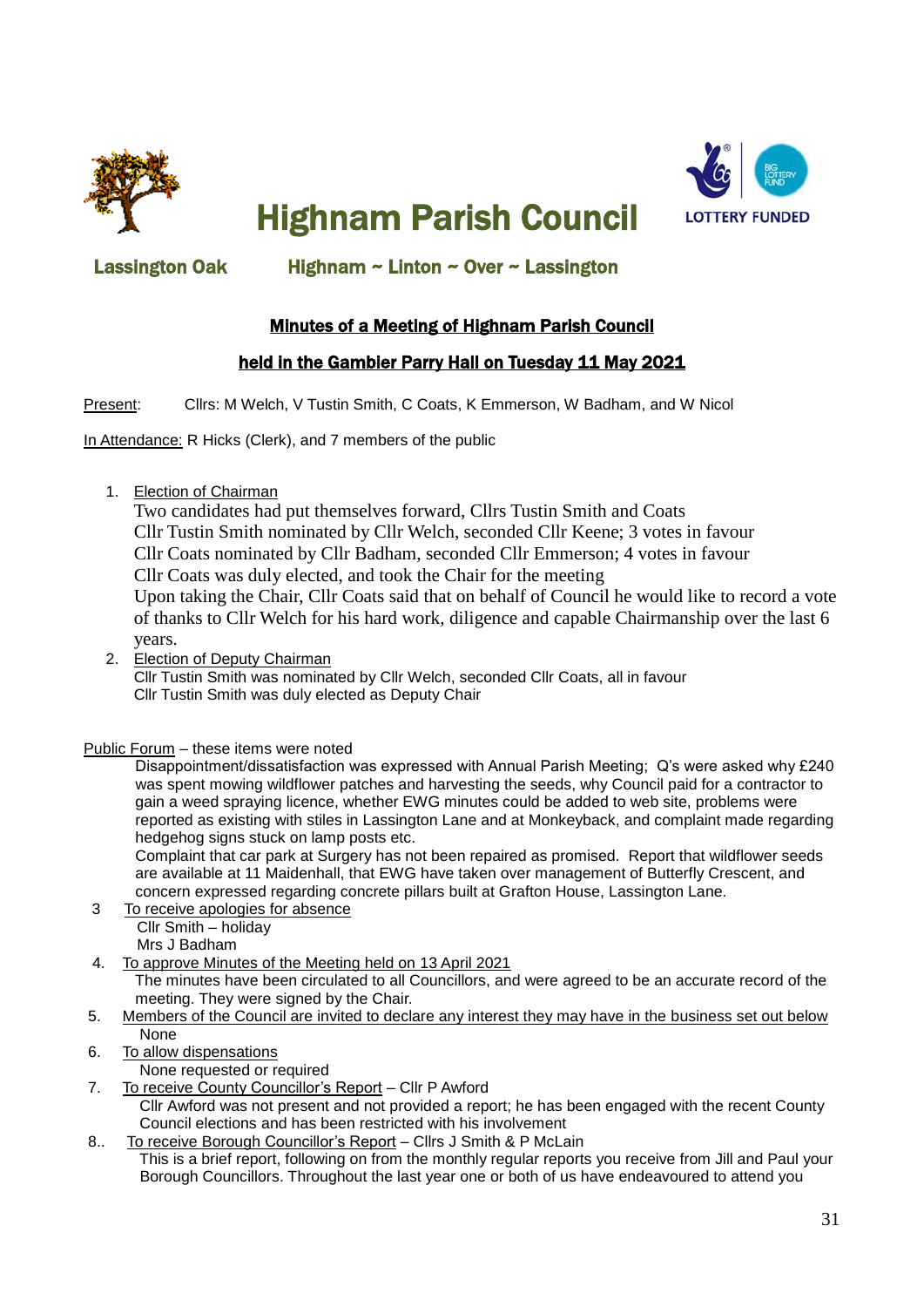Parish Council meetings, and sent or verbally gave you a report on activities of interest going on in Tewkesbury Borough area. We have also been available to many Parishioners to help with their concerns and give advice. We have been a support to our Parish Councils and clerks, providing a valuable link to TBC. The monthly regular reports from us are in addition to the ones you receive from Pete Edgar at TBC and the Press releases from the Communications Department, that go to your Parish Clerks. It has been a busy year for the Council, supporting and administrating varies Businesses and individuals with help and Grants. This continues with the Council focusing on economic and social recovery, and looking at lessons learned. There are now Restart grants in addition to help the Borough encourage people out and to visit the area. This will help boost Tourism and hospitality in Tewkesbury Borough Area. TBC are in the early stages of a planning review by the Transform Working Group. We will feedback as soon as we know more. We will be monitoring and engaging in the process. This will be helped by returning to the offices in the near future. We have welcomed communications within the Ward and hope to continue with this liaison in the coming year.

### 9.. To receive Clerks Report and Correspondence

 Clerk reported that problems have been experienced accessing audit forms, but work was almost complete on external audit submission.

10.. Finance –

| To approve invoices for payment |                                |        |    |  |         |  |
|---------------------------------|--------------------------------|--------|----|--|---------|--|
| 14 April 2021                   | R D Hicks (Zoom)               | Online | 17 |  | 14.39   |  |
| 15 April 2021                   | Highnam Players (S106)         | Online | 31 |  | 2000.00 |  |
| 28 April 2021                   | <b>Admin Costs</b>             | S/O    | 17 |  | 547.95  |  |
| 13 May 2021                     | <b>GAPTC</b>                   | Online | 31 |  | 195.00  |  |
| 13 May 2021                     | <b>Wild Wood Carving</b>       | Online | 4  |  | 6000.00 |  |
| 13 May 2021                     | <b>SLCC</b>                    | Online | 31 |  | 144.00  |  |
| 13 May 2021                     | Mark Stock                     | Online | 4  |  | 104.00  |  |
| 13 May 2021                     | <b>Parish Council Websites</b> | Online | 17 |  | 210.00  |  |
| 13 May 2021                     | <b>SLCC</b>                    | Online | 31 |  | 12.00   |  |
| 13 May 2021                     | John Malukas                   | Online | 4  |  | 117.00  |  |

Approved

ii. To receive and note Internal Audit Report

Report was provided to Councillors 27/04; Proposed Cllr Coats, second Cllr Welch, all in favour

iii. To approve AGAR Part 1 ; Proposed Cllr Tustin Smith, second Cllr Welch, all in favour

iv .To approve AGAR Part 2 ; Proposed Cllr Tustin Smith, second Cllr Welch, all in favour v. To approve Accounts for 2019/20 (Receipts and Payments Report provided) ; prposed Cllr Welch, second Cllr Tustin Smith, all in favour

i. To discuss and decide on Highnam Scouts request for financial help

 Proposed Cllr Welch, seconded Cllr Badham a grant of £500 be given to Scout Group; 4 in favour, 3 abstentions

ii. To discuss/decide on PCC request for Grant

 Proposed Cllr Welch, seconded Cllr Tustin Smith a grant of £300 be made to PCC, all in Favour

### 12. To receive and comment on Planning Applications

| 1. 21/00429/FUL | Lodge.<br>Linton      | Newent   Partial demolition to facilitate raising of floor level |  |  |  |
|-----------------|-----------------------|------------------------------------------------------------------|--|--|--|
|                 | Road, GL2 8DF         | and roof                                                         |  |  |  |
| 2.21/00490/FUL  | House.<br>Pool<br>Two | Mile Erection of two front dormer extension<br>and               |  |  |  |
|                 | Lane, GL2 8DW         | changing windows and doors                                       |  |  |  |
|                 |                       |                                                                  |  |  |  |

There were no objections to either application

13. To discuss Maisemore Solar Farm

 Discussion led to remark that we should be in favour of Green energy, but we needed to see details of the scheme as it appears that the view from Monkeyback could be spoilt. Comments were made regarding the cycle path to Maisemore

## 14. To discuss NDP Review

 Almost 300 survey forms had been returned, with 16 coming from younger residents; the Planning Group will be considering the responses, whilst taking account of the flaws. It is anticipated that the way forward will be discussed at the June Council meeting, followed by Public Open Events for further comment. A response has been sent to M7Planning regarding their proposals, and comments provided to TBC. All residents are encouraged to respond to M7Planning. Work still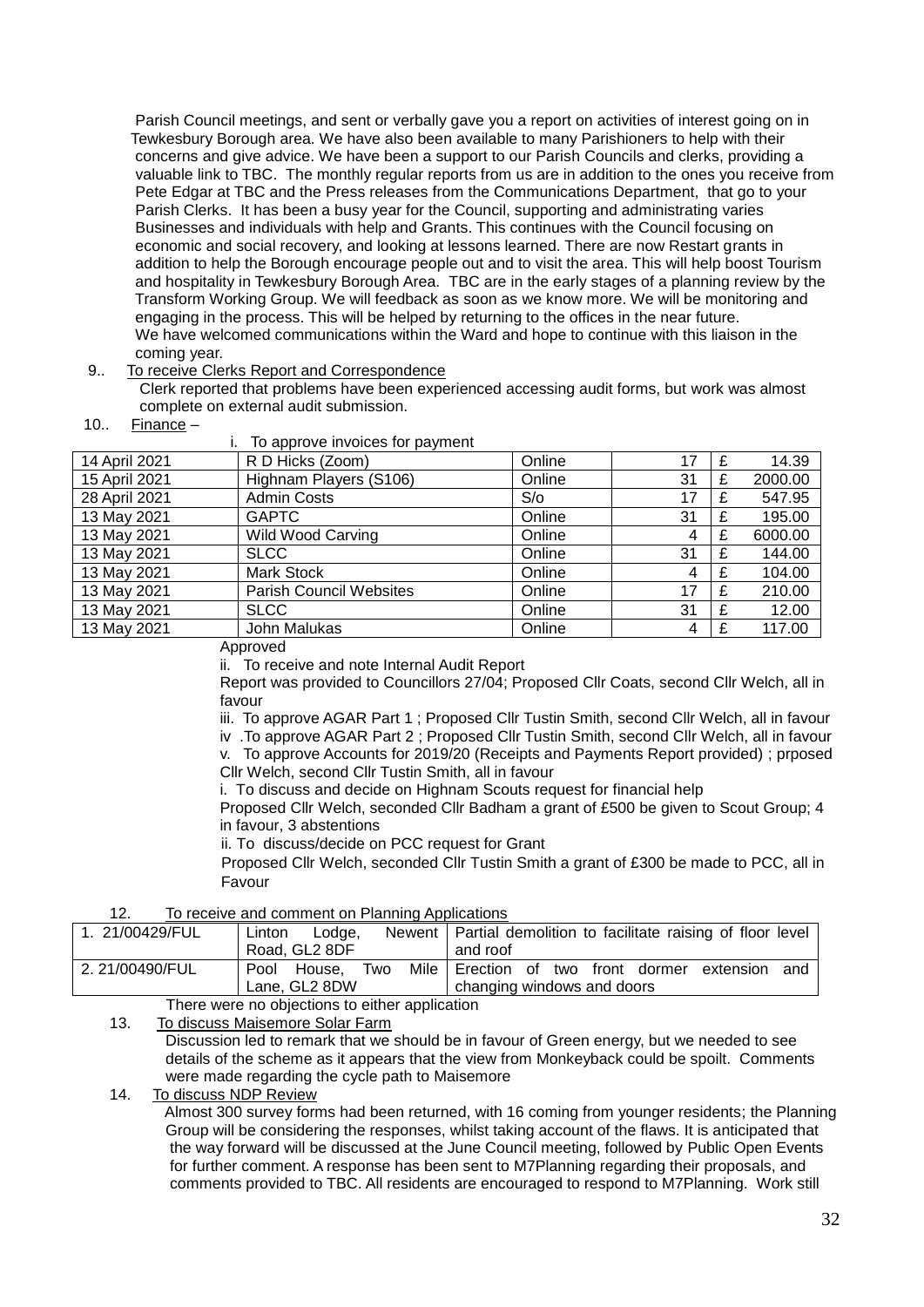continues related to the Churcham proposals. Q's were asked whether survey link was still available on web site, and how problems will be taken into account

- 15. To discuss Butterfly Area
	- This has now been taken over by EWG, who will have responsibility moving forward
- 16. To receive i. update on Parish Plan Refresh
	- Footpath specification has been finalised and will be going to tender within 2 wks ii. update on expenditure to date

 An update has been provided to Councillors;following criticism of some EWG work, comment was made that the EWG plan was submitted to Council and approved, including the wildflower patches. The sculptures are to be incorporated into a nature trail, with possibly another sculpture by cycle track and a bench at Lassington Reach

17. To discuss - i. - Footpaths

 Discussion decided that this needs to be monitored going forward. Comment was made regarding a sign ahead of Over Roundabout, now removed, that was across cycle path and restricting vision for drivers

ii. - Doctors

 Comment made regarding car park issues not yet having been addressed iii. - Signs

 Comment made that a sign at Oakridge which had been replaced, was not stable, and appeared not to have been set in concrete. Q asked who is responsible for advertising signs at roadside iv - Fly Tipping

| Bank Balance at 1 March | 48.183.52 | <b>Payments March</b>       | 3300.21   |
|-------------------------|-----------|-----------------------------|-----------|
|                         |           | <b>Outstanding Payments</b> | 0.00      |
| Receipts March          | 4108.66   | <b>Restricted Funds</b>     | 24,473.27 |
|                         |           | Available Balance           | 24,548.38 |
|                         |           | Bank Balance at 31 March    | 48,991.97 |

 Q asked again reference tipping above Over Farm Market; this has been reported to TBC Environmental Health but no report back yet received – *can Cllrs Smith or McLain* 

## *establish what is happening at TBC*

v. - Bins

 Money is available for bins at Lassington Reach, but decision is needed on location. EWG have discussed 'Character' waste bins being installed, possibly at Mary Grove and Play Park, to encourage young children to 'Bin it'. A proposal is to be put to June PC meeting.

## 18 To discuss HCCT

 A favourable report was made to APM. Plans for the Old School improvement are moving forward, with funding available. It is expected that work will start soon, which may affect the access to Parish Office.

19. Bank Reconciliation

# Bank Reconciliation March 2021

# Lloyds Bank Account